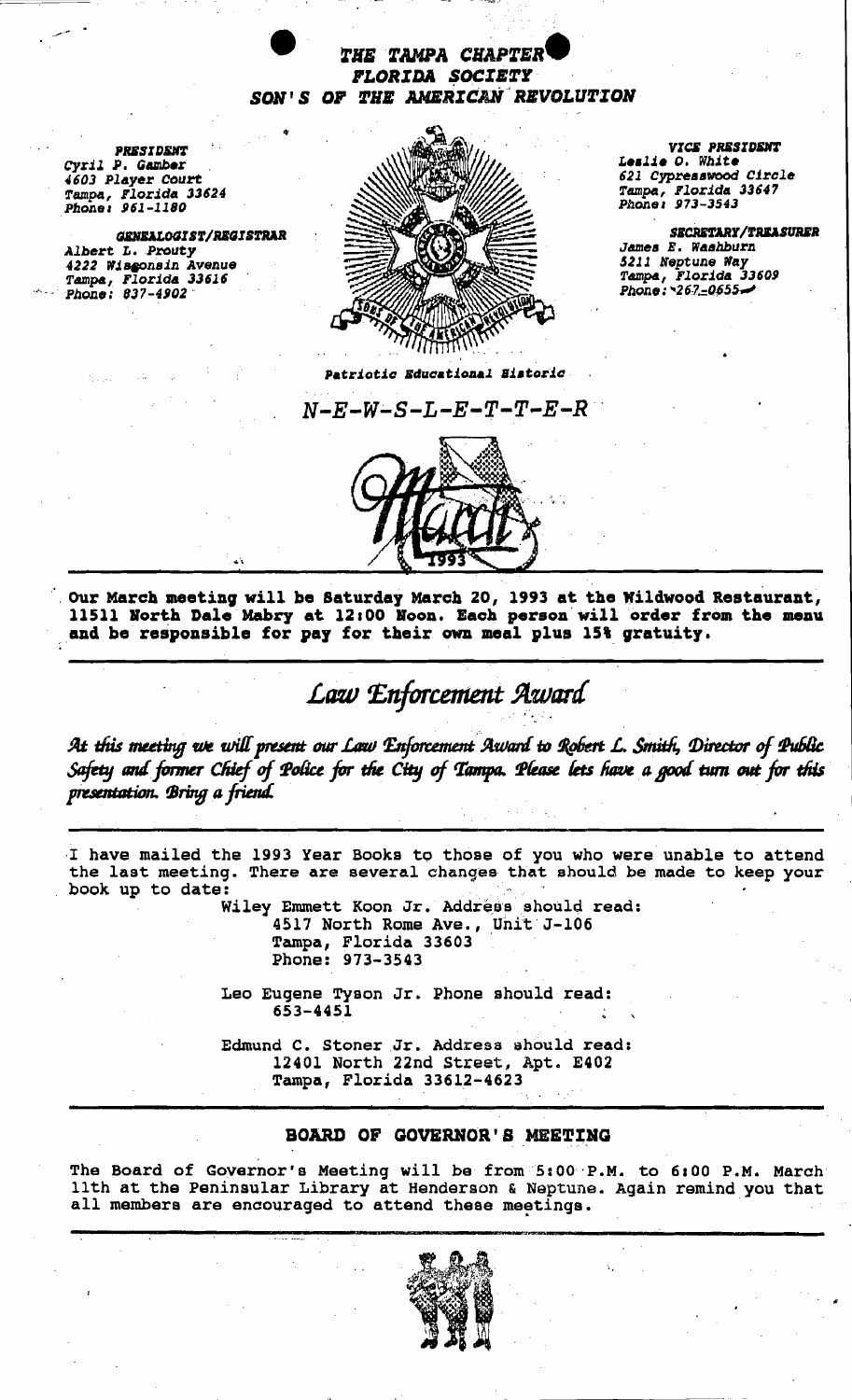## $\bullet$ TAMPA CHAPTER SAR MINUTES OF THE REGULAR MEETING HELD FEBRUARY 21, 1993 AT THE WILDWOOD RESTAURANT, DALE MABRY HIGKWAY, TAMPA, FLORIDA''''.<br>.

President cy Gamber called the meeting to order at 12:01 PM Chaplain pro-tem Jim Washburn Gave the invocation. President Cy the led everyone in the pledge of allegiance to the Flag and the SAR's in the SAR pledge.

The minutes of the last meeting was waived upon a motion and a voice vote. Jack Seymour was asked to report on the condition of Compatriot Jim Smith Jack Seymour was asked to report on the condition of Compatrict Jim Smith<br>when it turned out that Jim had come in during the above proceeding and<br>unnoticed by President Cy. Jim reported that the great news that he was back unnoticed by President Cy. Jim reported that the great news that he was back and good health again.

i

Upon request of President Cy for Committee reports, Treasurer Washburn reported on the finances of the Chapter as of February 11th. the date of the BOG meeting.

The President commented that the telephone committee of Ted Dickerson and Prospective member, Bart Carlson, had obviously done a good job as evidenced by the turn-out for this meeting. However neither of the two could make this meeting.

Vice President Les White reported on the CAR Annual State Congress to be held February 26 and 27 at the Sheraton Grand'Hotel, 4860 Kennedy Boulevard. Les and His wife are handling the reservations for the congress. He reported That at the moment there are about 46 registered for the Congress. With most of another week before the Congress, more registrations are expected.

George Brooks, Chairman of the Eagle Scout Award program. He reported that his employer was requesting that he relocate but that he was trying to avoid doing that. As Chairman of The Scout program, he said he wasn't sure when he had to start doing things. President Gamber,' as a Past Chairman of the program, said that, activity in the program did not. start until the fall of program, said that activity in the program and not start ditit the fair of someone else would need to take over the program. And since Compatriot Brooks has been active in membarship acquisition those duties would also need to be reassigned. Cy suggested that the office of registrar/Genealogist bordered on this area of activity, perhaps Registrar/genealogist Al Prouty'would be the one to take it over. Upon the hesitancy of Compatriot Prouty, the final decision on this was postponed. possible for this year when Jim was ready for them. . .' - .

President Gamber noted that with the return of the Chapter of Compatriot Jim Smith, The Law Enforcement and the ROTC Awards Programs appeared to be more possible for this year when Jim was ready for them.

Compatriot George Brooks reported on the Cannon Committee of the FLSSAR as the Chairman of that Committee. The proposal of the Cannon for the publicity purposes was approved at the State level; the problem now is to find a cannon, or a replicate thereof. George had much of a Revolutionary War uniform to model for the meeting. The uniform appeared to be very well done. The cost as announced aa \$100.00.

Compatriot Claude G. Richie and his wife, Fimie, attended a Chapter meeting for the first time. He is a transfer from Indiana. He remarked briefly on his experience in the SAR and the Indiana SAR. He was transferred to the FLSSAR in 1989 and assigned by the State to the Tampa Chapter but apparently the Tampa Chapter was never notified. He noticed one of Compatriot Brooks' "War Games" announcements in the Tampa Tribune, contacted George who followed up to see that he finally became and active member of the Chapter.

Recognized as guests were Mrs. Leo (Lillian) Tyson and Mrs. Elwin (Billie) ...<br>Thrasher.

Compatriot Thrasher called attention to the 1993 Yearbooks for the members of the Chapter and urged those members present to take their copy so he would not need to spend postage mailing them. He latar made certain that of that by handing them out.

secretary Jim Washburn reported on a request. for. application forms by the wife of a Mr. Terry Silvester of Valrico as a Birthday present for him. Jim

\_.1..- ~~~--,--~----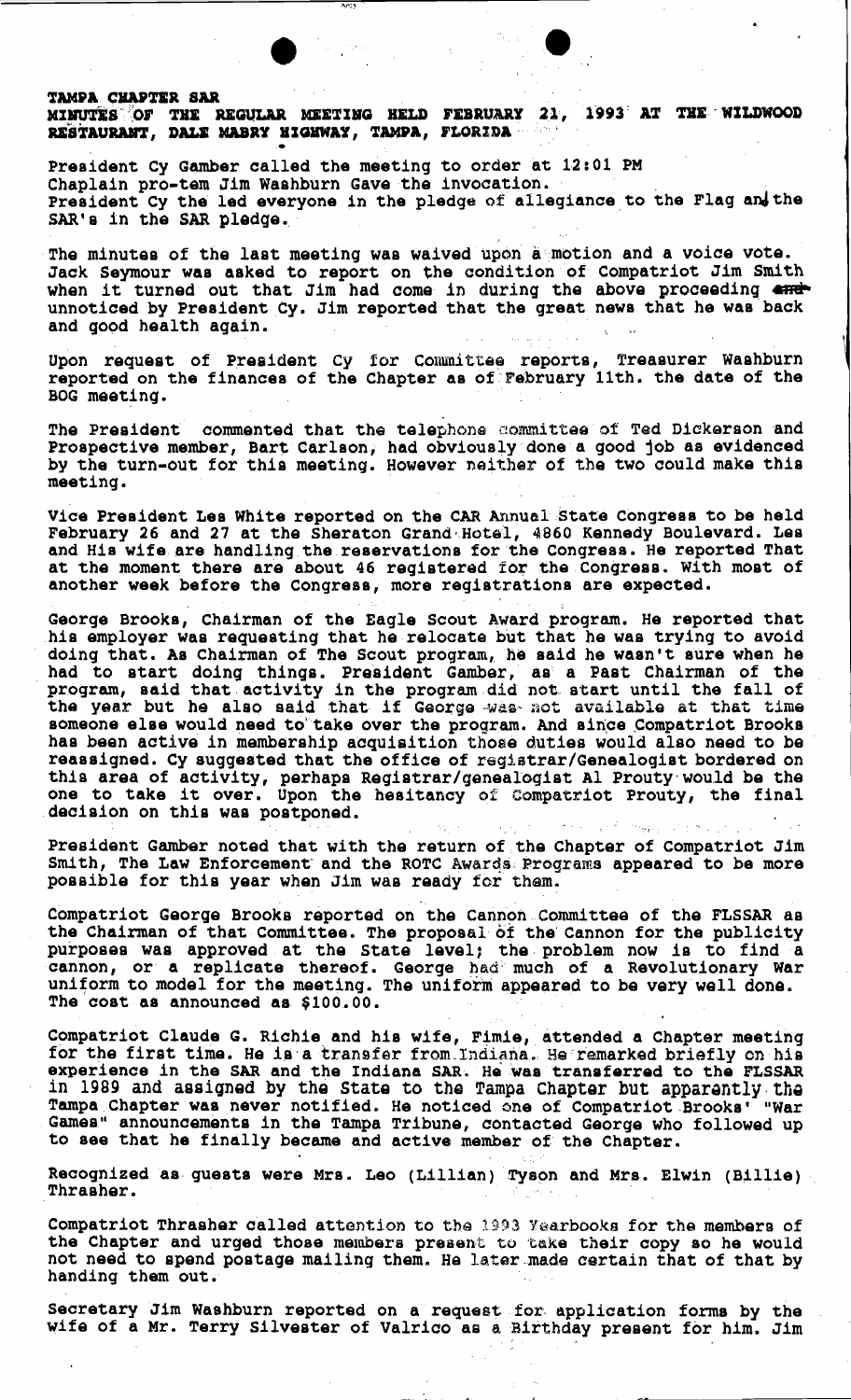also commented on the fact that he had noticed the obituary notice of Martha Smith Ash which reported among other information that she was a DAR leaving 5 sons, 13 grandchildren and  $\bar{C}17$  Great-Grandchildren. None of the sons are members of the Tampa Cbapter SAR nor are any of the grandchildren. There may be opportunity for some SAR recruitment here.

 $\mathcal{X}_1$  ,  $\mathcal{Y}_2$  ,  $\mathcal{Y}_3$ 

President Gamber passed around a brochure regarding a Senior Life Festival to be held at the State Fairgrounds April 2nd and 3rd.

He also' discussed the possibility of changing the Chapter's meeting place. Most prominently mentions was the Steak and Ale restaurant on West Shore Boulevard just above Kennedy Boulevard. After some further discussion,it was decided to continue to meet at the Wildwood, primarily because more Chapter members live toward the north of Tampa rather than toward the' south. The Chapter will continue to be on the lookout for a meeting place more liking to **its needs.** '---.-'.''''''-'''--' ----".,,'" .. ,.",".~' ....- '-'.---~ ,~""- \_.-.

Secretary Washburn noted th'at President Gamber and Vice President White. needed to sign the change of signature cards' on the Chapters bank account.

President Gamber requested compatriot Martin Miller to audit the Treasurer's 1992 records. Martin accepted the assignment. The 1992 records were turned over to him following' the meeting.

Secretary Washburn reported filing the Chapter's Annual Report with the State t-Secretary reporting 35 members, which, with  $\frac{1}{2}$ . Kow of Jim Smith the total will be 36. He reported that the BOG and approved the disposition of the 1987  $\overline{\text{ookkeaping Faccrds}}$  having been already disposed of, the Chapter now has records for 5 years and is starting a sixth.<br>
Previous poolkeeping records

He also reported on some of the significant matters discussed at the meeting of the State BOM meeting which held in January. He urged Tampa Chapter members of attend the State's annual meeting to be held at Lakeland. President Gamber not only concurred in this but suggested Tampa Chapter members participate at the National level too.

Following lunch President Gamber turned the meeting over to Vice President Les White to introduce the program speaker. The, program speaker was the Reverend Harold Probes who was already Known to the· Chapter by the fact that his son had received the Chapter's Eagle Scout Award three years ago. After giving the Chapter and up date on his son and introducing his. daughter, Karen, who accompanied him, the Rev. Probes gave and interesting discussion and display of FLAGS. These were mostly flags used at various times and places in the Revolutionary War; however, there were flags of other times and other countries too. In all there were some 50 flags. Among other things he spoke of how various flags developed over time and the time in history that they were used. Following the most excellent Program and presentation, President Gamber gave Rev. Probes the Chapter's Certificate of Appreciation.

The 50-50 Drawing was held and was won by new member, Compatriot Richie. \$5.00 WAS added to our treasury.

The SAR recessional was recited, the benedictions was said by' Chaplain Protem Washburn and the meeting adjourned at 1:20 PM.

The meeting was attended by 13 members, 3 wives, the Rev. Probes and his daughter for a total of 18.

 $4.11$ 

 $\mathbf{r}$ 

Respectfully submitted.

 $\mathcal{L} \rightarrow \mathcal{L} \rightarrow \mathcal{L}$ 

Washlewn au E James E. Washburn, Secretary

........  $\overline{a}$ 

 $\mathcal{F}_{\text{max}}$  .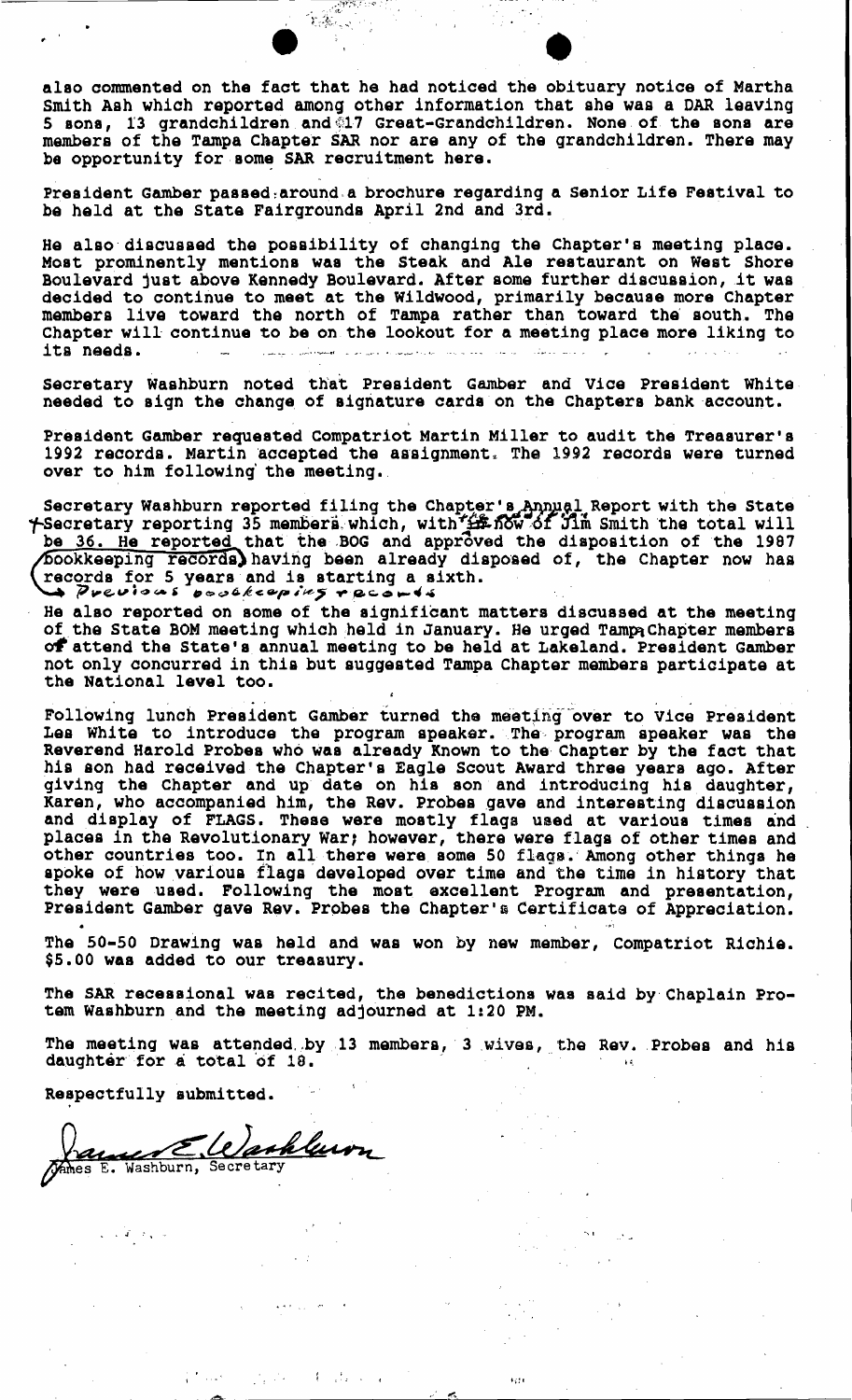

| Glenn Arter | John Allison, Jr.<br>Bill Staples<br>Charles McGinnis |  | March 1<br>March 5<br>March 9<br>March 28 |  |  |
|-------------|-------------------------------------------------------|--|-------------------------------------------|--|--|
|             |                                                       |  |                                           |  |  |
|             | ليعرفه والمحولات المحلال                              |  |                                           |  |  |
|             |                                                       |  |                                           |  |  |
|             |                                                       |  |                                           |  |  |
|             |                                                       |  |                                           |  |  |
|             |                                                       |  |                                           |  |  |
|             |                                                       |  |                                           |  |  |
|             |                                                       |  |                                           |  |  |

*Elwin R. Thrasher<br>Editor<br>P.O. Box 958<br>Brandon, Florida 33509-0958* 



 $\mathcal{F}_1^{\ast}$ 

작은 것

Strick Sept

287-0655 11/24 James E. WASHBURN 5211 Neptune Way<br>Tampa, FL 33609

 $\mathcal{L}_{\mathbf{z}}(k)$ 

1945 P  $\mathbf{\hat{H}}$ 

**hitlers** thathathatchard alloud about the bottled